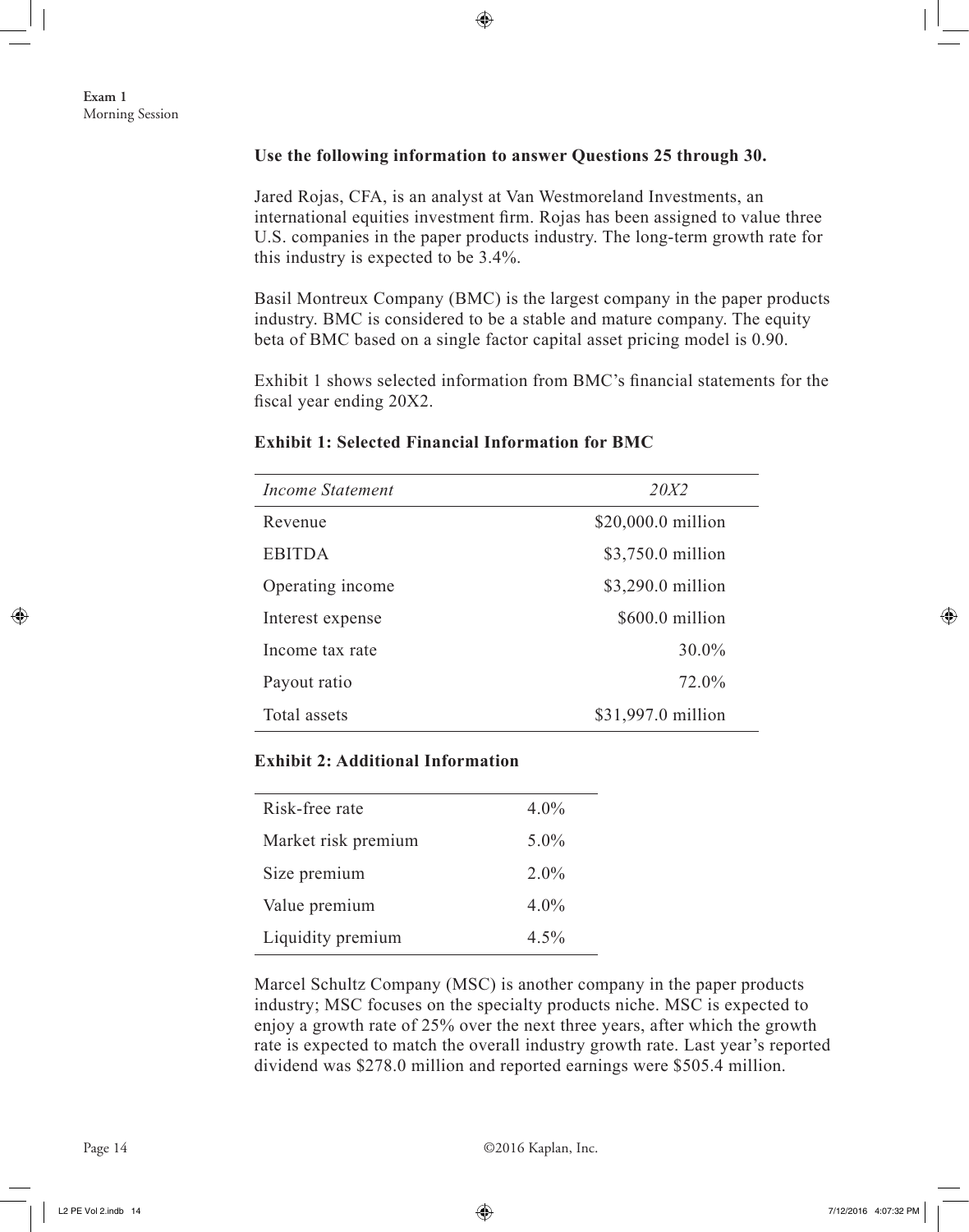MSC's market model regression beta is 1.12. Due to beta drift, this beta needs to be adjusted.

Sunil Gurpreet Company (SGC) is a small company focusing on new highdensity paper, which has found application in the aerospace industry. SGC's earnings and revenues are expected to grow at 30% for eight years, after which time the technology will lose patent protection and SGC's growth rate will revert to the industry's overall growth rate. Last year's reported earnings were \$160 million but these earnings are believed to be of poor quality. SGC has never paid dividends. SGC's earnings can be volatile, but cash flows have been positive and stable. Rojas obtains inputs to estimate SGC's cost of equity as shown in Exhibit 3.

# **Exhibit 3: SGC's Cost of Equity Factor Exposures**

| SGC                  | $\beta$ Market | $\beta$ Size | $\beta$ <i>Value</i> | $\beta$ Liquidity |
|----------------------|----------------|--------------|----------------------|-------------------|
| Factor sensitivities | 1.20           | 0.50         | $-0.20$              | 0.20              |

Rojas additionally gathers the following market data regarding the three companies:

### **Exhibit 4: Current Market Price and Shares Outstanding**

| Company    | Market Price | Shares outstanding<br>(millions) |
|------------|--------------|----------------------------------|
| <b>BMC</b> | \$26.50      | 1,000                            |
| <b>MSC</b> | \$34.25      | 250                              |
| SGC        | \$28.45      | 100                              |

25. Using an appropriate valuation model, the estimated value per share of BMC is *closest* to:

A. \$16.50. B. \$26.50.

C. \$27.60.

26. Using an appropriate valuation model, the estimated value per share of MSC is *closest* to:

- A. \$ 33.00.
- B. \$ 33.80.
- C. \$ 34.50.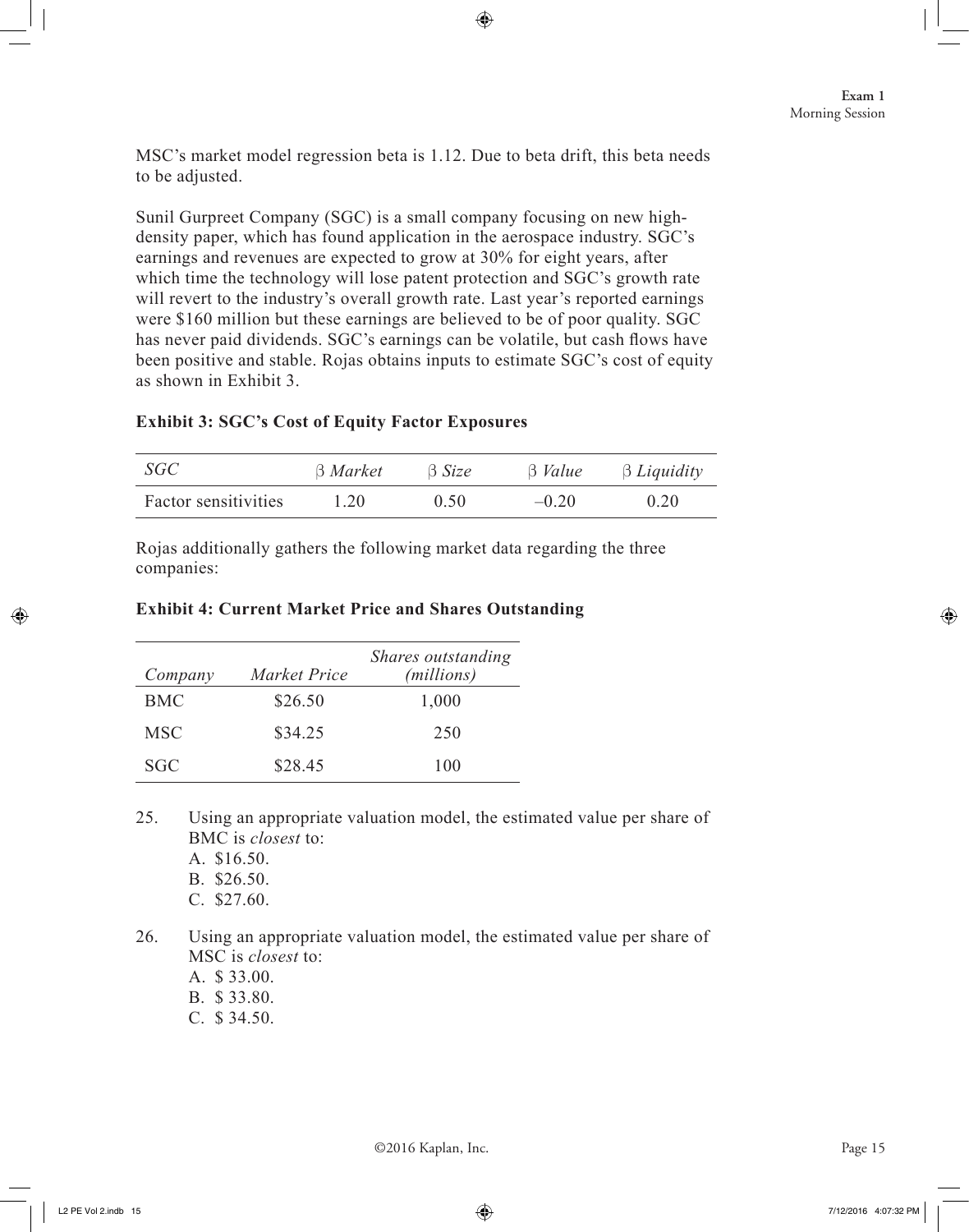- 27. The *most appropriate* model to use in estimating the value of SGC is the:
	- A. residual income model.
	- B. dividend discount model.
	- C. free cash flow model.
- 28. The fraction of SGC's market price that is attributable to the value of growth is *closest* to:
	- A. 21%.
	- B. 34%.
	- $C. 50\%$ .
- 29. If the justified leading P/E for BMC stock is 14.1X, then BMC stock is *best* described as:
	- A. overvalued.
	- B. undervalued.
	- C. fairly valued.
- 30. For this question only, assume that SGC's cost of equity is 12% and that the firm pays a regular dividend, most recently \$0.80. If the initial growth rate is expected to decrease linearly over the coming eight years to the long-term industry growth rate, the estimated value of SGC stock is *closest* to:
	- A. \$20.
	- B. \$26.
	- C. \$30.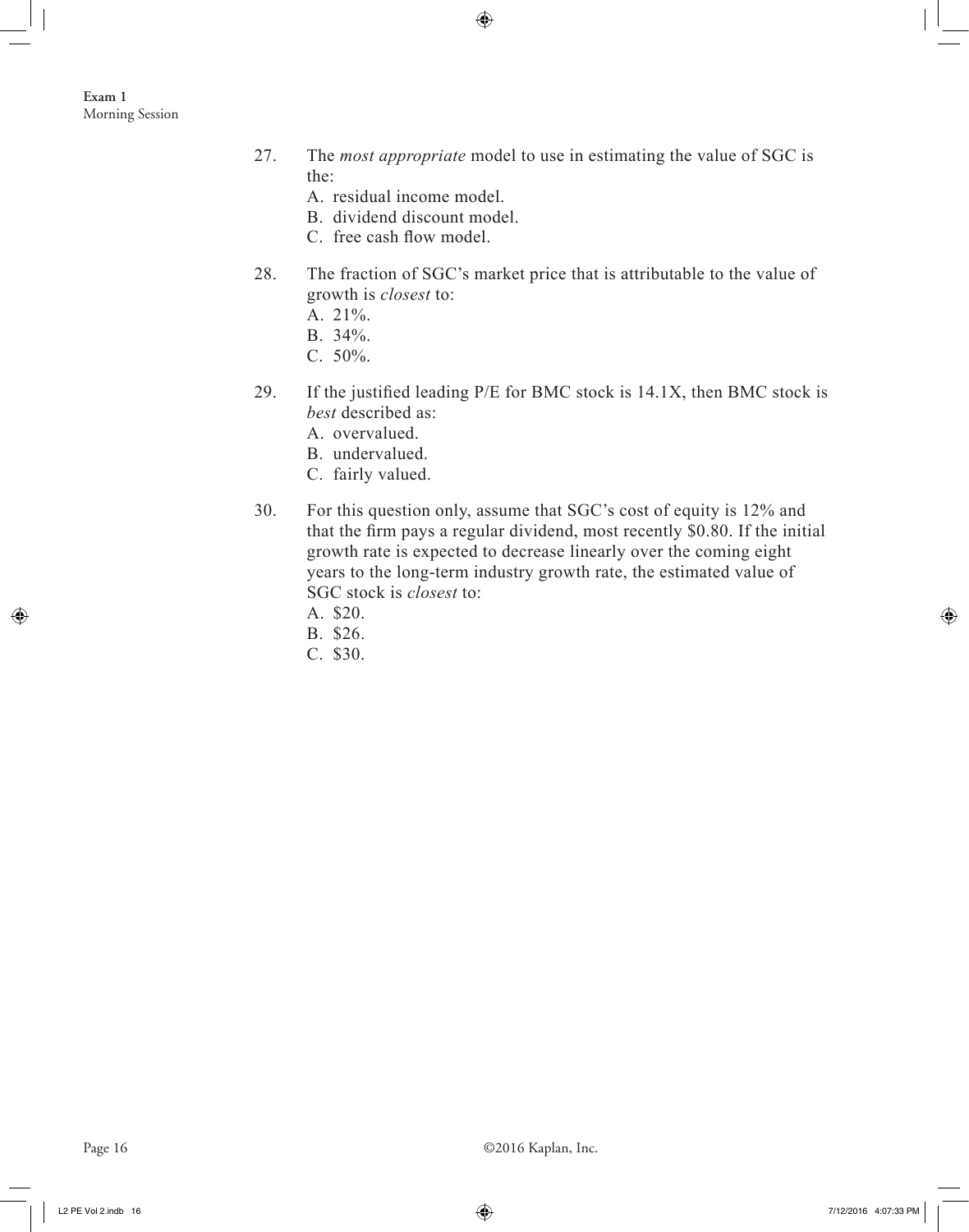21. **C**  $\Delta P = D(1 - T_D) / (1 - T_{CC}) = 2.25(1 - 0.15) / (1 - 0.396) = 3.17$ 

(Study Session 7, LOS 23.c)

- 22. **C** Investors do not like instability in the dividends paid by a company. Any volatility in dividends is seen as a negative sign by investors, and the company's stock price would be punished as a result of varying dividends. According to the bird-in-the-hand theory, investors prefer the assurance of receiving a higher dividend today rather than waiting for returns in the form of capital appreciation. Because of the uncertainty associated with capital appreciation and the relative certainty of dividends, the bird-in-the-hand theory predicts that investors will reward dividend paying companies with a lower cost of equity and, thus, a higher equity value. A repurchase does not provide the same type of assurance since it is an unpredictable and possibly one-time event. (Study Session 7, LOS  $23.a,b,f$
- 23. **A** If the company plans on spending \$160 million on net investments, then only 60% of the funds need to come from retained earnings. Therefore, MavsHD needs  $0.6 \times 160 =$ \$96 million in retained earnings. Net income is projected to be \$153 million, leaving  $$57$  million  $(153 - 96)$  available to pay dividends. Thus, the dividend payout ratio would equal 57 / 153 = 37.3%. (Study Session 7, LOS 23.f)
- 24. **B** Under a residual dividend policy, a firm determines the optimal capital budget and then uses retained earnings to fund the optimal capital budget, paying out what is left over to shareholders. Because the amount of distributable earnings is not known in advance and is determined as a function of the capital budget, the dollar dividend paid to shareholders will fluctuate widely from year to year. However, the firm will be able to use internally generated funds to a greater extent when deciding how to fund the optimal capital budget. It is not true, however, that the residual dividend policy will reduce the firm's cost of capital. Investors do not like unpredictable dividends and will penalize the company in the form of a higher required return on equity to compensate for the additional uncertainty related to dividend payments. (Study Session 7, LOS 23.f)
- 25. **C** BMC is a mature company. The most appropriate model for valuation is the single-stage Gordon growth model.

|                         | In \$ millions |
|-------------------------|----------------|
| EBIT (operating income) | 3,290.0        |
| Interest expense        | 600.0          |
| Earnings before tax     | 2,690.0        |
| Tax at 30%              | 807.0          |
| Earnings                | 1,883.0        |
| Dividends at 72%        | 1,355.8        |
| Dividend per share      | 1.36           |

| Cost of Equity:     |                                 |
|---------------------|---------------------------------|
| CAPM beta           | 0.90                            |
| Risk-free rate      | $4.0\%$                         |
| Market risk premium | 5.0%                            |
| Discount rate       | $(0.90)(5.0\%) + 4.0\% = 8.5\%$ |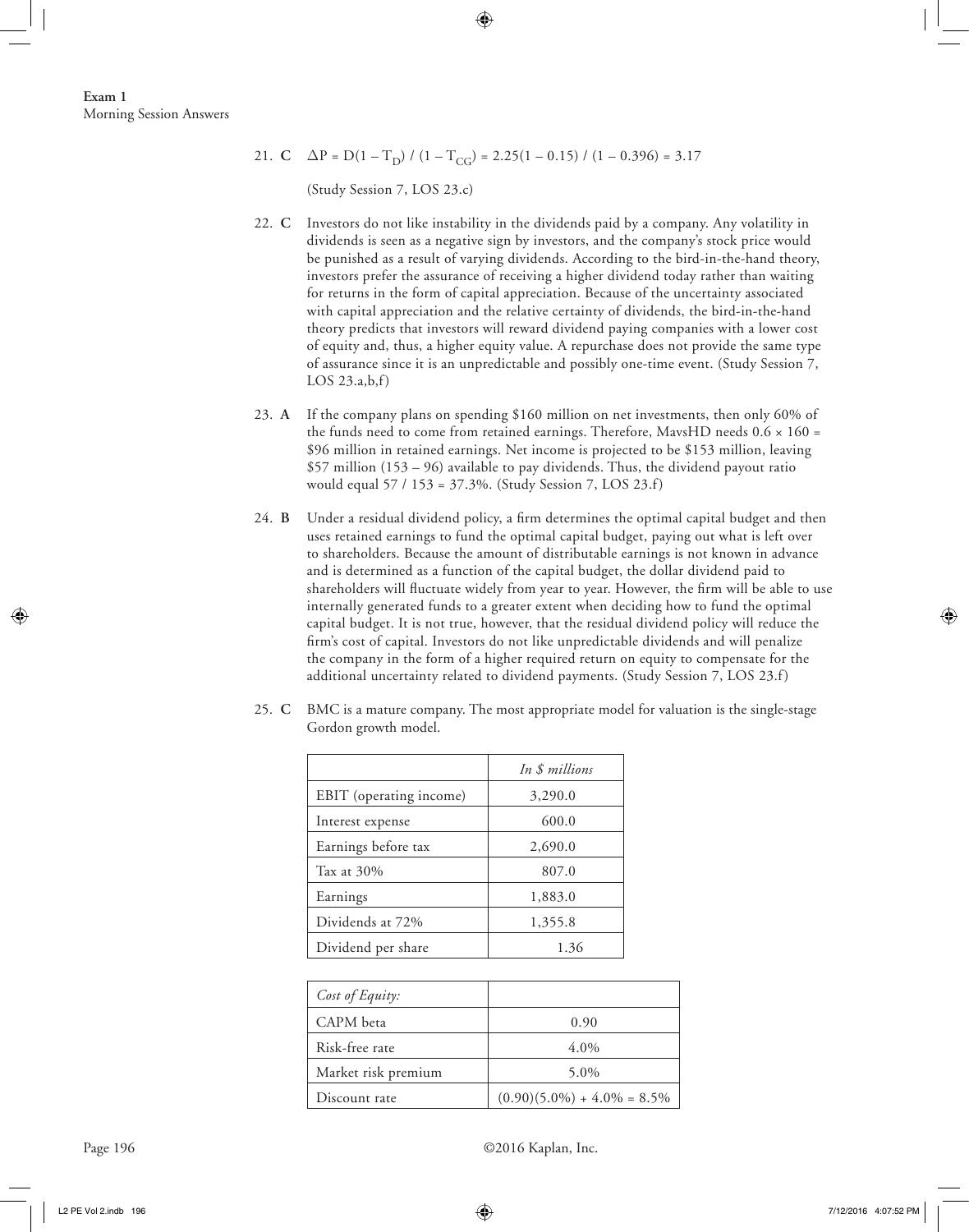LT growth rate =  $3.4\%$  (given)

 $1.36 \times (1.034)$  $\frac{1.36 \times (1.034)}{(0.085 - 0.034)}$  = \$27.57

(Study Session 9, LOS 28.c; and Study Session 10, LOS 30.c)

26. **A** MSC is best valued using a two-stage growth model. For the first three years, dividends grow at 25.0%; after Year 3, dividends grow at 3.4%. Calculate the Year 4 dividend and use this to find the terminal value, which is treated as additional cash flow in Year 3.

| Value of Dividend                 | In \$ millions                                           |
|-----------------------------------|----------------------------------------------------------|
| Year 0                            | 278.0                                                    |
| Year 1                            | 347.50                                                   |
| Year 2                            | 434.38                                                   |
| Year 3                            | 542.97                                                   |
| Terminal value (Year 3 cash flow) | $(542.97 \times 1.034) / (0.094 - 0.034)$<br>$= 9357.18$ |

| Cost of Equity:     |                                 |
|---------------------|---------------------------------|
| CAPM beta           | 1.12                            |
| Adjusted beta       | $1.12(2/3) + 1.00(1/3) = 1.08$  |
| Market risk premium | 5.0%                            |
| Discount rate       | $(1.08)(5.0\%) + 4.0\% = 9.4\%$ |

Using a financial calculator, CF0 = 0; CF1 =  $347.50$ ; CF2 =  $434.38$ ; CF3 =  $542.97 +$ 9357.18 = 9,900.15; I/Y = 9.4; solve for NPV = \$8,241.77 million.

Divide \$8,241.77 million by 250 million shares results in \$32.97 per share.

(Study Session 9, LOS 28.d; and Study Session 10, LOS 30.l)

- 27. **C** SGC is a growing company that has no dividend history, so the dividend discount model would be inappropriate. Residual income is appropriate for companies with high quality earnings. The value of SGC stock is best estimated using free cash flow model, as we are told that earnings are erratic but cash flows are stable. (Study Session 10, LOS 30.a)
- 28. **B** Using the Pastor-Stambaugh model to calculate SGC's cost of equity:

 $0.04 + (1.20 \times 0.05) + (0.50 \times 0.02) + (-0.20 \times 0.04) + (0.20 \times 0.045) = 11.10\%$  $$28.45 = \frac{$1.60(1.30)}{0.111} + PVGO$  $$28.45 = $18.74 + PVGO$  $PVGO = $9.71$ PVGO/Price = \$9.71 / \$28.45  $= 34.13\%$ 

(Study Session 9, LOS 28.c; and Study Session 10, LOS 30.e)